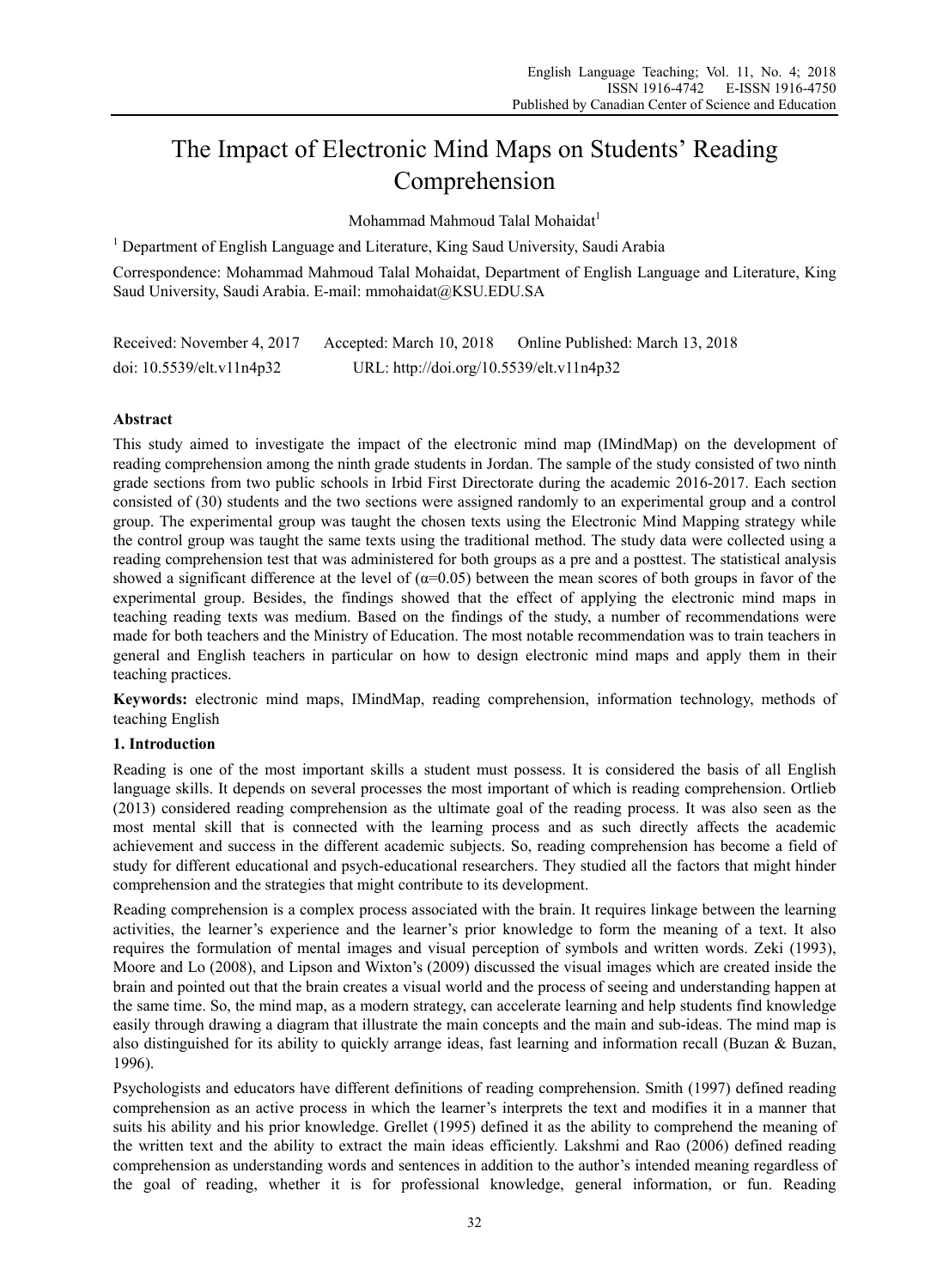comprehension could finally be defined as using the prior knowledge to build the meaning of a text, (Lipson & Wixson, 2009).

The process of reading comprehension depends on mental perception rather than sensory perception. Although it begins with the sensory perception of the written word, still, it requires concentration, attention, analysis of all elements as an integrated unit, (Al-Tal, 1992). In other words; it includes the reader's understanding of the meaning of the text, whether the explicit or implicit one. Durkin and Dolores (1995) mentioned that reading comprehension consisted of three main components:

1)-Understanding vocabulary: The reader must understand the vocabulary of the text and use his prior knowledge in extracting its meaning and explaining it.

2)- Understanding the sentence: The reader must understand the sentence and its relation to the preceding sentence. Of course, the learner's grammatical knowledge has a key role in understanding sentences.

3)- Understanding the paragraph: The reader must understand the sentences and their sequence and understand the relationships between them so that he can understand the text.

Reading comprehension includes a number of levels which follow a hierarchy. Higher level comprehension of texts depends entirely on the learners' success in understanding the low level ones. Researchers differed in classifying reading comprehension levels in terms of their number and names. But, a great similarity was observed among these classifications and the skills included. One of these classifications was the one introduced by Burns and Roe (2002) who classified reading comprehension to three levels:

1) Reading lines: It is the simplest level of comprehension achieved by the reader, where he understands the information and ideas of the text. This level is achieved when the reader understands what the author means in general even if he does not understand what the author wants in specific.

2) Reading between the lines: At this level the reader shows that he understands what the author specifically wants, and even goes beyond that by extracting meanings and relationships between ideas in the text and even explaining the meanings related to the theme of the text.

3) Reading behind the lines: At this level the reader uses the information included in the text and applies what he understands in similar situations to get new meanings and ideas.

It is not easy for the learner to acquire reading comprehension. On the contrary, it is a challenge for the teacher and costs him a lot of effort. This challenge becomes greater when teaching the learner a foreign language, (Casco, 2009). It empowers students to understand texts and extract ideas. In order to meet this challenge, the teacher has to use more effective strategies of teaching to improve students' reading comprehension in a foreign language. A number of researchers found that the use of mind maps in learning English as a foreign language is a very effective strategy in improving the level of reading comprehension among Students, (Siriphanich & Laohawiryanan, 2010; Christodoulou, 2010; Liu, Chen, & Chang, 2010; Kim & Kim, 2012; Hofland, 2007).

Tony Buzan (2006) established the mind map strategy to enable learners arrange and classify ideas and tasks, and to improve reading, problem solving, and decision-making. Buzan's motivation for creating the mind map was his awareness of the educational systems which mainly focus on the employment of the left side of the brain. The left side of the brain is responsible for the use of logic, language, arithmetic, sequencing, and details of any topic. And there was a complete negligence to the right side which is responsible for using images, imagination, emotions, colors and a comprehensive view of different subjects, (Murley, 2007). Mind maps do have this facility, they employ both sides of the brain. Words, images and colors are the core for the preparation of these maps. The title is placed in the center, sub-ideas begin to diverge in all directions in a radiation sequence through what is called radiant thinking. This concept describes how the human brain treats various ideas and information, (Buzan & Buzan, 1996; Siriphanic & Laohawiriyano, 2010; Al-Jarf, 2009). This concept describes how the human brain deals with various ideas and information and links them with relationships using colors and images that refer to these ideas and using keywords for each concept. These are interconnected using curved links to keep the learner away from boredom and monotony. The strength of these links vary as we move away from the center, (Buzan, 2006).

Scientists have found that the brain consists of millions of Neutralism Cells which store information and data. The shape of these cells consists of the main center which has sub-links in the form of curvatures of gradual intensity which become weak whenever they move away from the center. Science shows that whenever the brain wants to store new information, these cells produce a new link, and are connected with the main subject to which that information is associated, or is linked with the prior knowledge which is already stored in the brain. This process was behind the emergence of the theory of learning (Christodoulou, 2010). Ausubel (1968) who is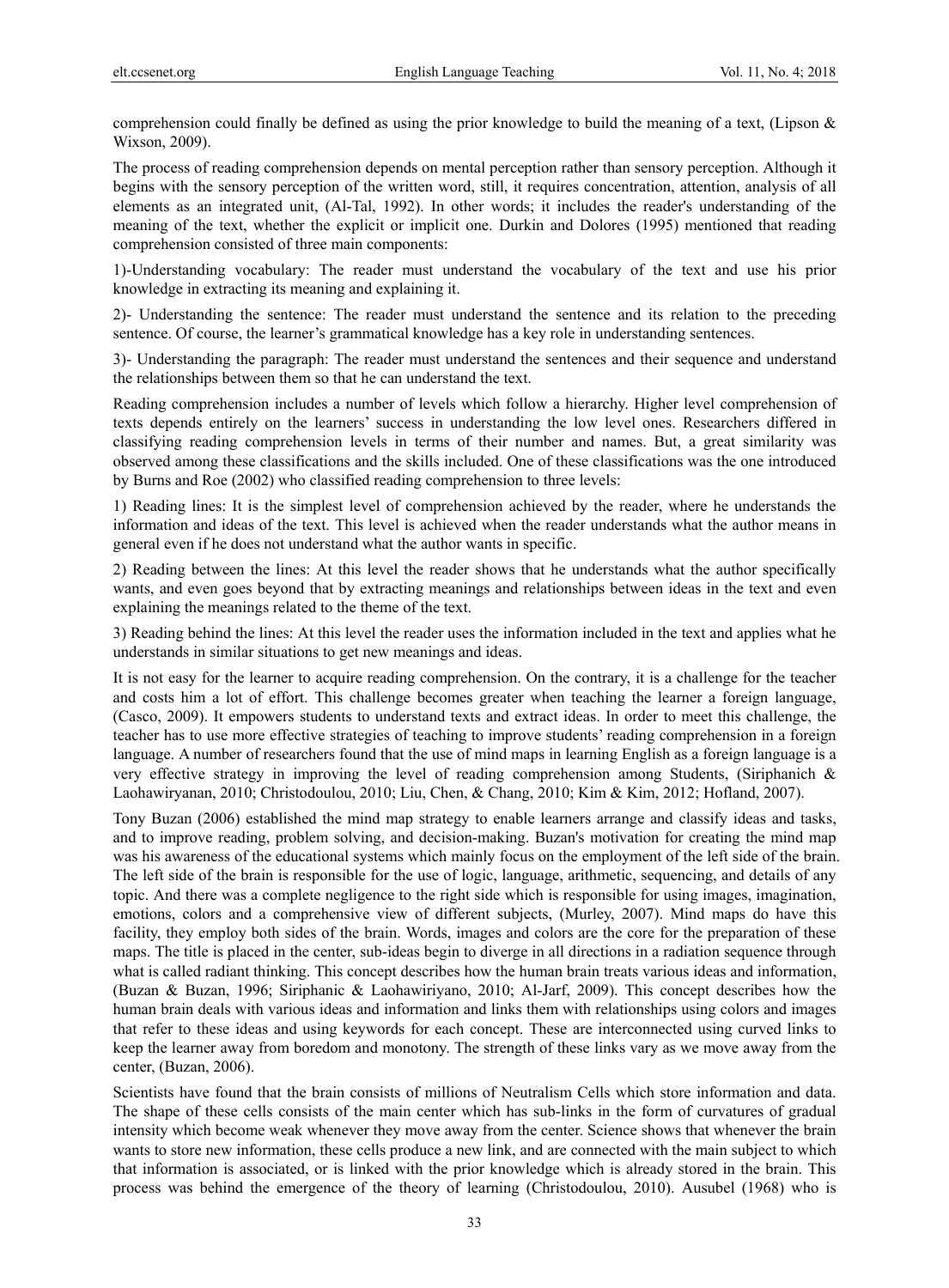considered to be a pioneer of the theory of structuralism which stated that each learner possesses a unique sequence of learning experiences. When the learner receives information and knowledge from new learning situations, he linkes them to his prior knowledge in order to form a special perception and make a significant meaning.

Ausubel (1968) stated that learning depends on understanding the relationships, finding out principles and make a link between stimuli and responses. Understanding concepts and relationships must be built on organized strategies that make these concepts and relationships meaningful (Nashwati, 2003). When the learner links the new learning activities with his prior knowledge, then happens what Ausubel called, the meaningful learning. The success of this process depends on mental activities initiated by the learner towards the learning material, and how he organizes this material in a way that makes it meaningful and understandable (Al Zghoul, 2015).

The mind map is a type of graphic organizer. It is a visible drawing to what happens in the process of storing information in the brain, (Buzan & Buzan, 1996). It is an important and a useful learning strategy as it helps learners to learn, write down their notes, and organize these notes effectively and easily retrieved, (Tucker, Armstrong, & Massad (2010). The mind map is also an effective tool in helping low learners to improve their level of achievement (Holzman, 2004). It also improves cognitive processes and long-term memory of facts. Besides, it encourages using deeper levels of factual processes and better reorganizing the memory (Farrand, Hussain, & Hennessey, 2002).

The traditional form of mind map is drawn by hand, but with the emergence of specialized software, the electronic mind maps started to appear, (Dara, 2010). The preparation of the e-mind map has become faster and more attractive. Some studies were conducted to compare between electronic mind maps and those drawn by hand and all these studies agreed that electronic mind maps have qualities that make them more efficient and more attractive as they include images, colors and drawings that attract the learner (Dara, 2010; Nong, Pham, & Tran, 2009).

Several studies were conducted to investigate the impact of the mind map (electronic or traditional) on reading comprehension. They all agreed that mind maps have a positive effect on reading comprehension. Stankovic, Besic, Papic and Aleksic, (2011) conducted a study to assess the use of the mind map in teaching. They found that the mind map was the most powerful tool that could be used to improve reading comprehension as it enabled the learners to see the relations and links between the main ideas and the sub ideas in addition to the details and notes related to these ideas.

Peng (2011) conducted a study on the reading comprehension skill in which he found that e-mind map increased the level of reading comprehension because it combined the two parts of the brain. It connects between language, words, logical operations, and analysis from one side with creativity, images, construction and imagination from the other.

Benavides, Rivera and Rubio (2010) found that the e- mind map increased the reading comprehension level, increased achievement, facilitated editing of errors and easily changed design style among learners to bring it out in an appropriate way.

Siriphanich and Laohawiryanan, (2010); Liu, Chen and Chang, (2010); Kim and Kim, (2012); and Hofland, (2007) conducted studies on learners that learn English as a second language. They found that the use of the mind map was an effective strategy in improving the learners' reading comprehension level.

The study of Siriphanich and Laohawiryanan (2010) reached the same results. They explained how learners benefited from mind maps in improving their reading comprehension skills and also their joy while using them. Besides, they knew how to make the appropriate relationships between images and drawings. MalekZadeh and Bayat (2015) investigated the effect of using the mind map on understanding and comprehending the ideas in English texts. The study was conducted on students at one of the Iranian Universities. The findings revealed that the use of the mind map was very efficient in improving students' English reading comprehension. E-mind maps have proven their efficiency in developing reading comprehension skill among learners of English as a foreign language.

Gomez's and King's (2014) findings revealed that images, symbols and links in the mind maps helped the learners form connections between the vocabulary in the texts with these images and symbols. These factors were very effective in helping the learners understand the texts and recall the information better. The impact of the E-mind map is not limited to the direct improvement of reading comprehension, but it indirectly contributes to improve it (Ellozy & Mustafa, 2010; Al-Jarf, 2009). Electronic mind maps developed critical reading skill, improved learners' writing in English, organized content, increased motivation towards learning English and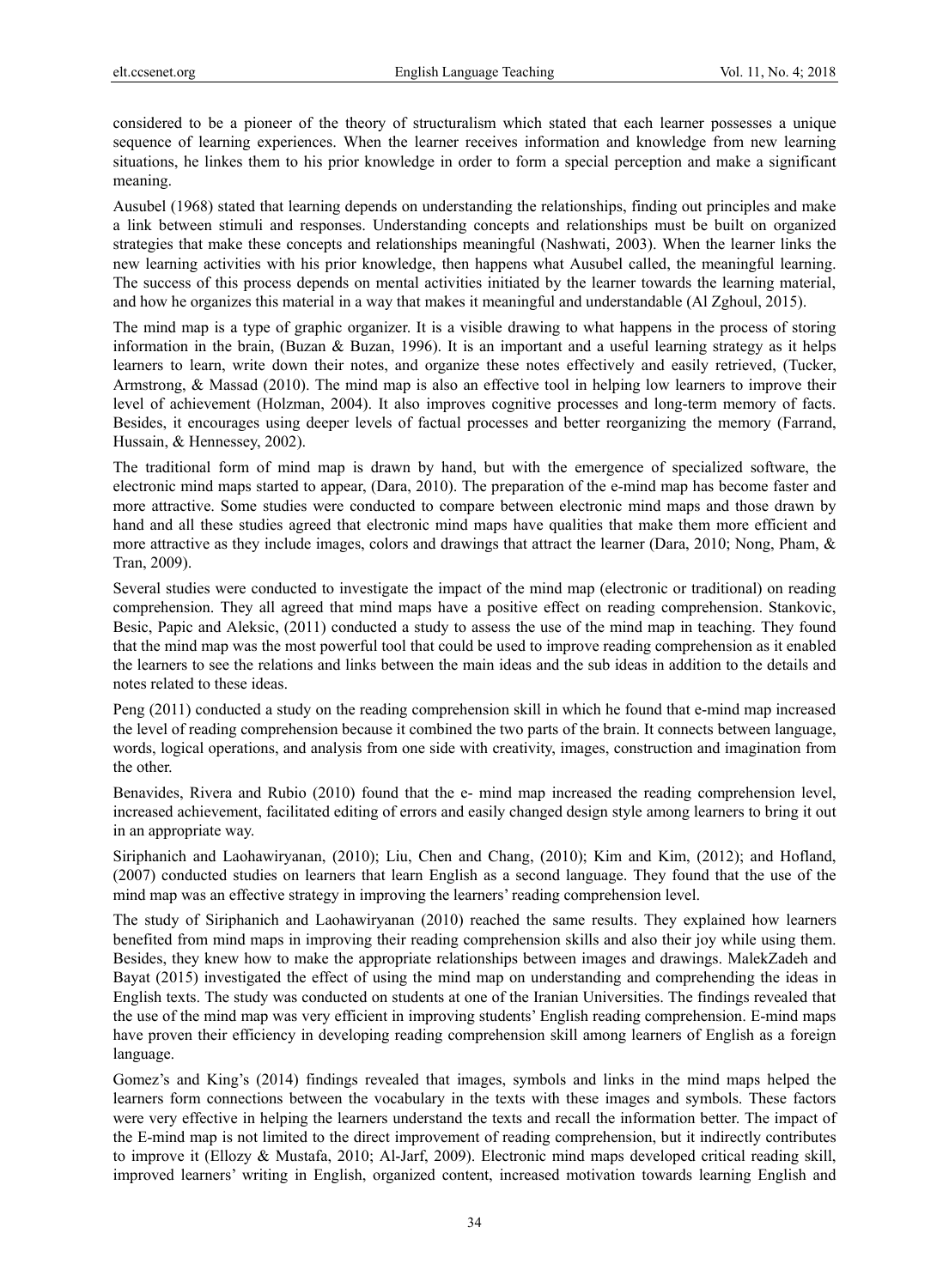developed the skill of reasoning and critical thinking, (Siriphanich & Laohawiriyanon, 2010; Bidarra, Kommers & Guimaraes, 2000).

It is noted that students are weak in learning the English language in general and are incapable of understanding the reading texts. This phenomenon is noticeable through the students' low achievement in English language and students' results in the General Secondary Certificate Examination in Jordan, (Alshourafa, 2012). The problem of this low achievement lies in some aspects: a- students do not know the meaning of the new vocabulary, bstudents could not summarize the content correctly, and c- they do not use efficient strategies that help them understand and comprehend the reading texts. Teachers focus on grammar and neglect the teaching of reading comprehension. This has a negative impact on students' ability in reading comprehension, (Al-Jamal, Al-Hawamleh & Al- Jamal, 2013). Based on the advantages of the mind map and its positive effects on reading comprehension and the different aspects related to this process, this study was conducted to investigate the impact of the e-mind map on improving ninth grade students' reading comprehension in Jordan.

## **2. Statement of the Problem**

Weakness among Jordanian students in the English language is noticeable. This weakness is evident in the low success ratio in this subject in the General Secondary Certificate Examination in Jordan. One of the possible causes of this weakness might be the low students' comprehension skill, which is the most mental skill related to achievement, (Al Tal, 1992; Guthrie & Klauda, 2014).

According to Siriphanich and Laohawiriyanon (2010), students, who lack reading comprehension skills, find it difficult to understand the meaning of texts; identify the main idea or remember the details they have read earlier and connect them with the current thoughts. The researcher noticed that most students cannot link the new knowledge they get from reading with their previous knowledge.

The problem of the low level in the reading comprehension skill in the English language requires searching for effective teaching methods that use active learning, and utilize the learner's mental processes. To try solve the poor achievement in English, this study benefited from the overlap between modern technology and learning theories. This study used an advanced computer application, the Electronic Mind Mapping Program, to investigate the effect of its use in the different levels of reading comprehension: reading lines, reading between lines and reading behind the lines of English texts presented to the sample of the study compared to the effect of the traditional method found in the Teacher's Guide for the 9<sup>th</sup> grade English curriculum in Jordan.

The study tried to answer the following question: Is there a significant difference at  $(\alpha = 0.05)$  between the mean scores of the experimental and control groups in the reading comprehension test which, is attributed to the use of electronic mental maps in the teaching of English language texts?

# **3. Purpose of the Study**

This study aimed at finding out the effect of using electronic mind maps on the development of ninth grade students' reading comprehension in English Language, and compare this strategy with the traditional method of teaching based on the Teacher Guide assigned by the Ministry of Education in Jordan. It also aimed to reveal the size of the effect caused by the application of the electronic mind maps in understanding English texts.

#### **4. Significance of the Study**

This study derives its significance from the following:

1) Using the electronic mind map technique as an independent variable and studying its impact on reading comprehension of English language texts. This technique may contribute to encouraging English teachers to employ modern techniques in order to solve the problem of students' low achievement in reading comprehension in Jordan.

2) It is hoped that this study may enrich the Arabic library and the Arab educational literature with a new topic. The electronic mental map as a modern educational technique may help students understand texts in English and thus increase their academic achievement.

#### **5. Definition of Terms**

This study dealt with the following terms:

#### *5.1 Electronic Mind Maps*

It is a computer program used by the ninth grade students in the experimental group to help them analyze and organize ideas in order to understand English language texts using images, colors, gradient curves. Using this technique, students could insert images and colors to suit the main and sub ideas. These mental maps were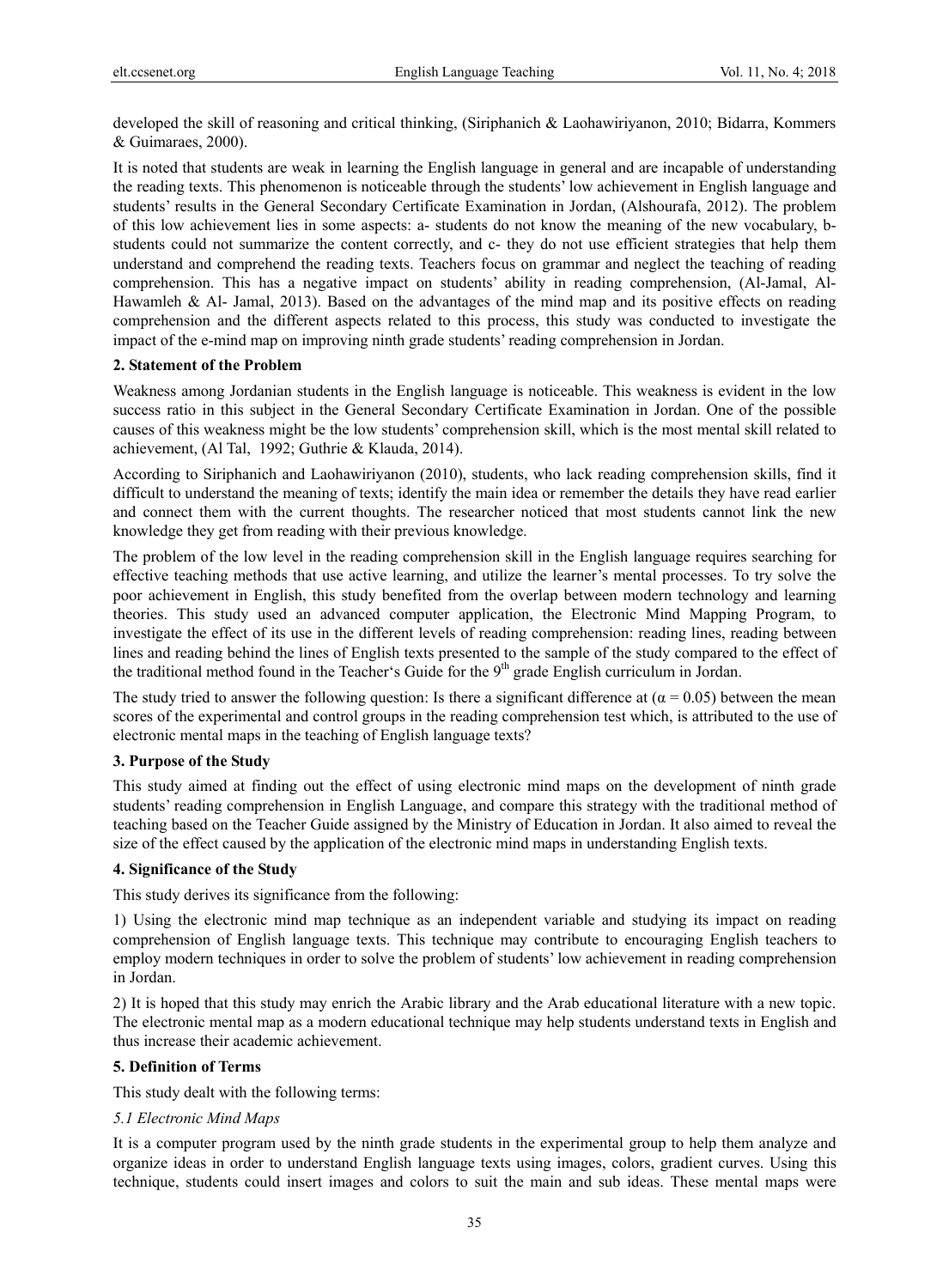designed using a special program: the (IMindMap), which was created by Tony Buzan. The researcher found this program on Buzan's official website for mental mapping. It can be downloaded from the website: www.thinkbuzan.com. This program's effect was measured by the grade achieved by the student in the reading comprehension test prepared by the researcher for the purpose of this study.

#### *5.2 The Traditional Method of Teaching*

It is the procedures and techniques available in the ninth grade English curriculum for the academic year 2016-2017 in the Jordanian schools, along with the Teacher Guide, which teachers have to use for planning and teaching in their classrooms.

#### *5.3 Reading Comprehension*

It is the individual's ability to understand the meanings, rephrase ideas and concepts in light of the prior knowledge he/she acquired from reading texts. Operationally, it is the comprehension of the reading texts available in the ninth grade English curriculum in Jordan which is measured from the grade the student achieved in the posttest prepared by the researcher for the purpose of this study.

#### *5.4 Action Pack*

It is the English language curriculum for the ninth grade in the Jordanian public schools during the year 2016-2017 which is adopted by the Jordanian Ministry of Education. Grade 9 students learn according to the general and specific objectives of the ninth series of Action Pack.

#### **6. Delimitations of the Study**

The results of this study were limited to the following:

1) This study was conducted on ninth grade male students in the public schools in Irbid First Directorate of Education. The sample of the study was selected in the first semester of the academic year 2016-2017.

2) The results were limited to the posttest, which was used to measure students' comprehension of an English text.

3) The test measures three levels of reading comprehension (reading lines, reading between the lines and reading behind the lines).

#### **7. Method and Procedures**

#### *7.1 Subjects of the Study*

The sample of the study consisted of grade-nine male students in Irbid First Directorate of Education in the northern region of Jordan. The number of male schools that contain ninth grade in this Directorate was (45) according to the Educational Statistics Department for the academic year 2016/2017. To randomly select a sample of two sections, the researcher used the list of schools (which contains the names of all schools that have ninth grade classes). He allotted a number for each school. He then followed a computer-generated table containing 2 numbers in between 1 to 45. The schools whose names are corresponding to the selected numbers were approached and investigated. The two schools were: Saad bin Abi Waqas Secondary School and Prince Al-Hassan Secondary School. Each school has three ninth grade sections. The two groups, control and experimental, were also chosen randomly from these 3 sections and each group consisted of (30) students.

#### *7.2 Instruments of the Study*

#### 7.2.1 The Electronic Mental Maps

Three texts were selected from Action Pack 9: (The Science Fiction Story, People from the Past, And How the Egyptians Wrote). After studying the literature on mental maps, how to prepare them, analyzing the content of the lessons, and setting the objectives of each lesson, the concepts were specified, arranged sequentially, and then an electronic mental map was designed for each text.

To ensure the correctness and accuracy of the information contained in these maps, they were presented to four long-experienced ninth-grade teachers of English, and their observations contributed to improving their quality. These Mind maps were developed using the IMindMap software as follows:

1). Identifying main and sub topics, and the concepts and ideas related to them.

2). Drawing a shape in the middle of the page and writing inside it the main topic or subject of the text.

3). Drawing lines with different colors out of this shape according the number of sub-topics, wide at the beginning, and then curling until they are pointed at the end. At the top of each sub topic, the sub ideas were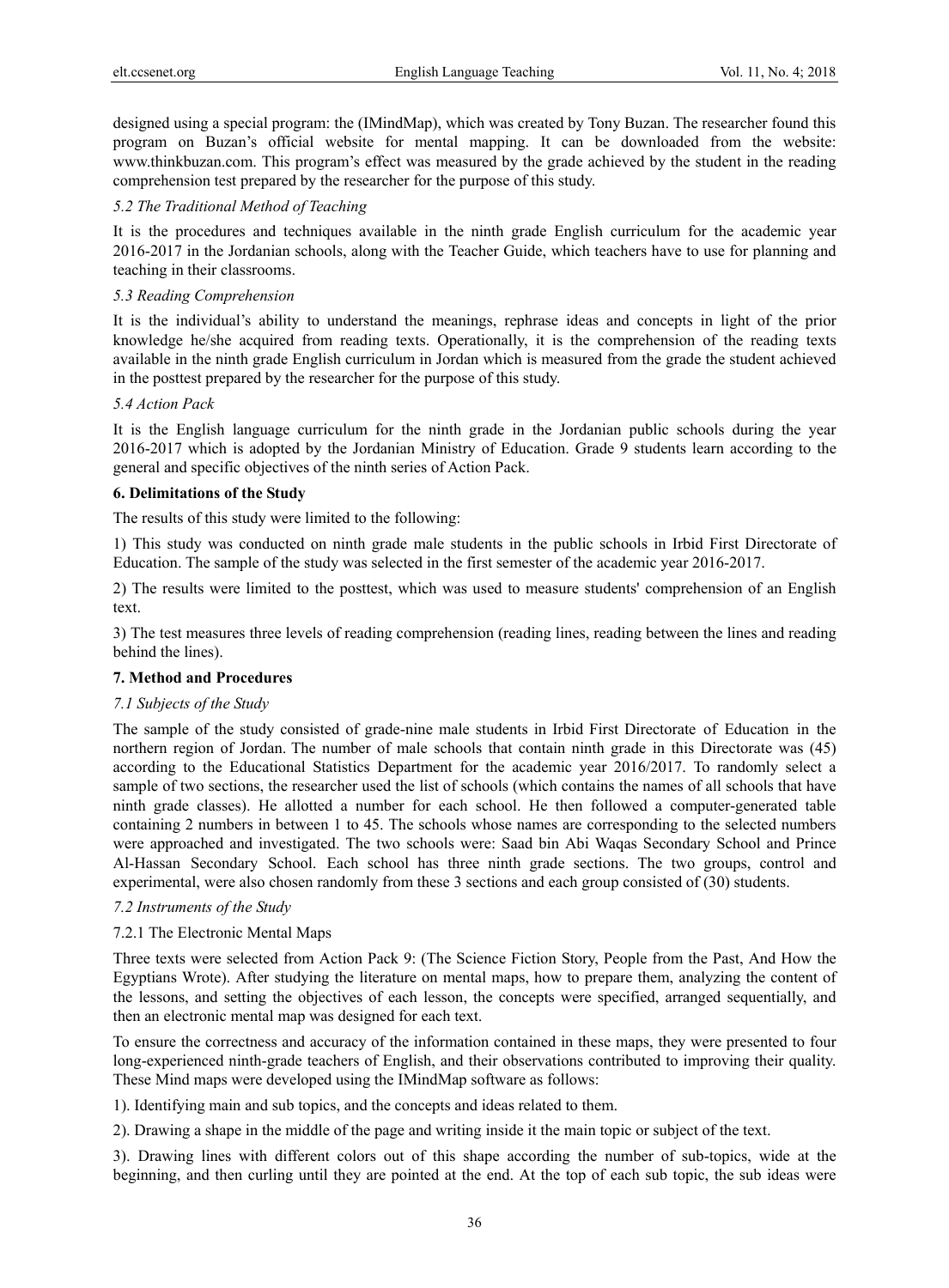#### written.

4). Images and symbols that helped to create relationships and links between ideas were added. Figure 1 shows a model of mental maps that were used.



Figure 1. A sample of the electronic mental maps designed for one of the lessons

## 7.2.2 The Reading Achievement Test

The researcher prepared a reading comprehension test based on the texts taught for the study sample. It was used to verify the equivalence of the two groups before applying the experiment. The same test was administered as a post-test to measure comprehension of those texts. The following steps describe the construction of the reading achievement test, and its validity and reliability:

1) Referring to the English language textbook and grade 9 Teacher Guide, and extracting the main topics and sub-topics, which achieve the general and specific objectives of the reading texts.

2) Preparing the table of specifications and determine the relative weights of each text based on the number of objectives specified in the Teacher Guide.

3) Preparing test items in accordance with the three reading comprehension levels (reading lines, reading between lines, reading behind the lines). The test consisted of (35) multiple choice items of four options and one point was assigned for each item.

4 In order to check the validity of the test, it was given in its primary form (35 items) to a jury of five university professors specialized in English language teaching methods. The items of the test were judged according to the following criteria: Clarity of the items, their relevance to the three levels of reading comprehension, the relation of each item to the content of the reading text, and the linguistic clarity of each item. The jury also made amendments on the formation of some items, and suggested alternatives for them. All the amendments to the test items were made according to the jury's suggestions.

5) A pilot study was made to compute both of difficulty and discrimination coefficients. Two items were excluded due to their negative discrimination, and three more were excluded because of their difficulty since only 18% of students were able to answer them. For the rest of the test items, the difficulty coefficients ranged from (0.33) to (0.77), and the discrimination coefficients ranged from (0.33) to (0.80). These values were acceptable according to Kailani and Shrafeen (2011). The final draft of the test consisted of (30) items according to the three levels of comprehension: reading lines (10) items, reading between the lines (11), and reading behind the lines (9).

6) To establish reliability of the test, the test-retest method was used to find the Stability Coefficient. The test was applied on a sample of 30 students from the ninth grade at Hamza bin Abdu Elmutalib Preparatory School for Boys as a pilot sample. This school was selected because of being far from the schools of the sample of this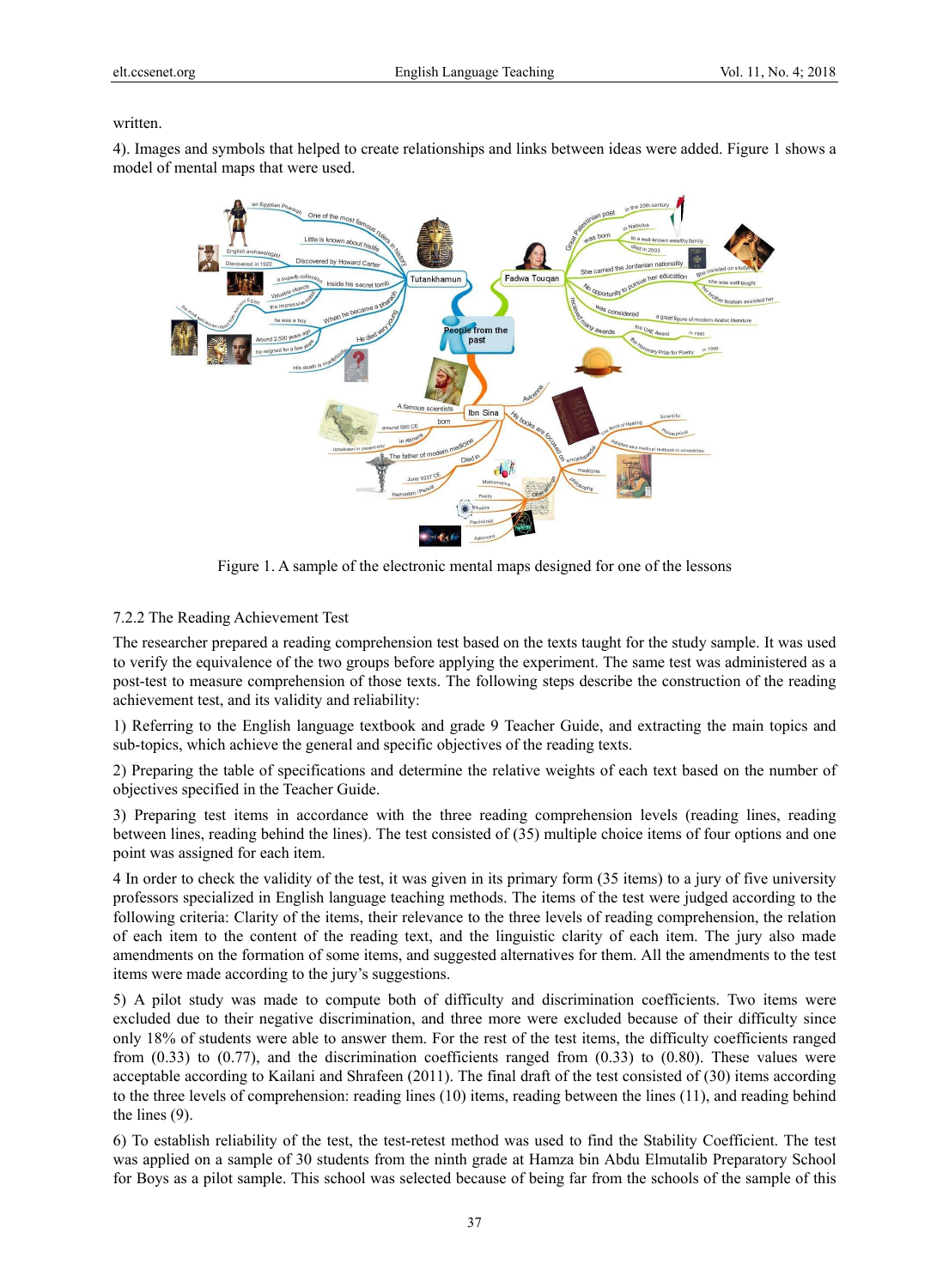study to avoid any kind of leakage of the test questions from the pilot sample.

The duration between the pre-and posttest was two months. The results of the test were then analyzed and Pearson correlation coefficient was calculated between scores of the two tests. The correlation between the two tests was (0.89) which is relatively high and this made the test suitable to measure the subjects' comprehension of the reading texts.

## **8. Study Procedures**

To achieve the purpose of the study, the following steps were taken:

1) Administering the pre-test for both the control and experimental groups to ensure that the subjects' level in reading comprehension is equivalent. A comparison of the results of the two groups showed that there was no statistically significant difference ( $\alpha$  = 0.05) in the reading comprehension levels of the two groups.

2) A lesson plan for the three chosen texts was prepared. The lesson plans were in accordance with the Teacher Guide of English for the ninth grade and the electronic mental maps were used in teaching these lessons.

3) Creating the mental maps by using the IMindMap software.

4) The researcher trained the teacher of English (the one who taught the experimental group) in the summer holiday of the academic year 2016-2017 on how to use the (IMindMap) till he became proficient. This teacher held a two-hour training sessions the experimental group on the use and design of the computer mapping technology (IMindMap) and how to use them in different classroom situations.

5) Two teachers taught the texts to both groups, control and experimental, nine periods each. The experimental group was taught in the computer lab using (IMindMap) software, which was pre-installed on computers, but the control group was taught the chosen texts in class using the traditional method. After finishing teaching all the texts, the experimental group were put in pairs to prepare mental maps that showed understanding of the texts using (IMindMap).

6) After teaching the reading texts, the reading test was administered again as a posttest to measure students' achievement in both groups.

7) The answer sheets were corrected of both groups following an answer key which was prepared for this purpose. The test consisted of (30) multiple choice items, one mark for every correct answer and zero for the wrong answer. The total score ranged from (0 to 30).

## **9. Study Design**

This is a quasi-experimental study based on a control and experimental groups. A pre-test was administered to the groups before the study started. The control group was not subject to any treatment. They were taught the texts using the traditional method. Meanwhile, the experimental group studied the same texts using the electronic mind mapping technique (IMindMap). The test was administered again as a post-test to the two groups and results were analyzed.

#### **10. Findings of the Study**

The study attempted to answer the following question: Is there a statistically significant difference at the level  $(05.0 = \alpha)$  between the mean scores of both groups in the reading test that can be due to the use of (IMindMap) in teaching the English texts?

To answer the question, the mean scores and standard deviation of student's scores in the posttest and the (T) value were calculated as shown in table (1).

| Table 1. The mean score and standard deviations of the scores of the experimental and control groups in the pre |  |  |  |  |
|-----------------------------------------------------------------------------------------------------------------|--|--|--|--|
| and posttest                                                                                                    |  |  |  |  |

| Pretest               |        |               |                       | Posttest      |                       |            |                   |  |  |
|-----------------------|--------|---------------|-----------------------|---------------|-----------------------|------------|-------------------|--|--|
| Group                 | Number | Mean<br>score | Standard<br>Deviation | Mean<br>score | Standard<br>Deviation | Mean score | Standard<br>Error |  |  |
| Control Group         | 30     | 14.833        | 2.94                  | 17.233        | 3.18                  | 17.312     | 0.54              |  |  |
| Experimental<br>Group | 30     | 15.167        | 3.21                  | 19.667        | 3.31                  | 19.588     | 0.54              |  |  |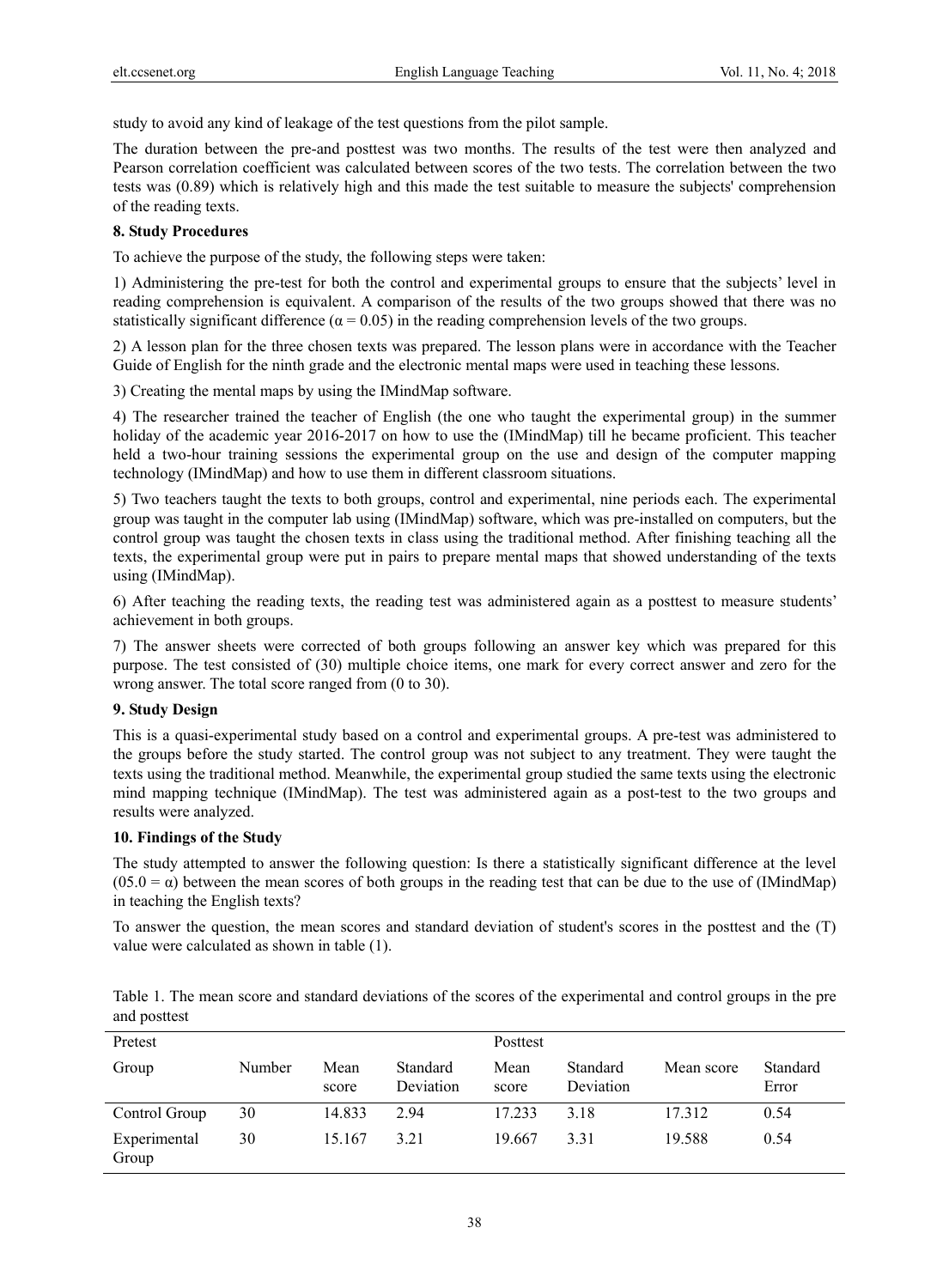Table 1 shows that the mean score of the experimental group were higher than the control group. In order to investigate the level of significance of the differences, an analysis of covariance was made. Table (2) shows the results of this analysis.

Table 2. The results of the covariance analysis of the experimental and control groups performance on the post-achievement test

| Source<br>variance | of | Sum<br>squares | οf | Degree<br>Freedom | of | Mean<br>Squares | (F) value | Statistical<br>significance | Practical<br>Significance |
|--------------------|----|----------------|----|-------------------|----|-----------------|-----------|-----------------------------|---------------------------|
| Pretest            |    | 77.508         |    |                   |    | 121.237         | 14.080    | 0.000                       | 0.198                     |
| Group              |    | 121.237        |    |                   |    | 77.508          | 9.002     | 0.004                       | 0.136                     |
| Error              |    | 490.797        |    | 57                |    | 8.610           |           |                             |                           |
| Total              |    | 700.850        |    | 59.               |    |                 |           |                             |                           |

The results of the covariance analysis in Table 2 indicated that there was a statistically significant difference ( $\alpha$  = 0.05) between the experimental and control groups. After making a comparison between the mean scores, this difference was in favor of the experimental group. This indicated that using the electronic mind maps had led to a higher comprehension among the experimental group than the control group who used the traditional method.

As for the size of the effect, the value of  $(\eta_2)$  was calculated and it was  $(0.1267)$ . This value reflected that the power of the relationship was medium based on the total variance of the independent variable of the sample when the IMindMap was used. The Delta value ( $\Delta$ ) was (0.751). According to Kailani & Shraifeen (2011), this value was considered of medium effect This value was very close to the level of the significant effect since the effect was considered medium when  $\Delta$  (d) ranges between (0.50- 0.70), and it is considered significant when  $\Delta$  (d) is ≥ (0.80).

## **11. Discussion and Recommendations**

The results of the study showed a statistically significant difference between the mean scores of the control and experimental groups in the reading comprehension post-test in favor of the experimental group. The positive impact of the experimental group's development in reading comprehension might be attributed to the use of the electronic mind maps in understanding the texts, analyzing them, and understanding the main and sub ideas. In addition, the easy insertion of images, shapes, and the use of colors in making the electronic mind maps in a creative computerized environment, and the representation of the ideas, which are written in abstract words, in a picture form are based on the brain hemispheres; words and figures in the left hemisphere, images and colors in the right one (Siriphanich & Lohawiriyanon, 2010; Berg, 2011). Since there was an agreement that the mind map works in the same way the brain works, its use had stimulated the use of the two hemispheres. Ideas were arranged in a sense that helped the brain to read and remember the information rather than the traditional linear thinking. It also helped the experimental group students developed strategies which helped them analyze, arrange and construct ideas which improved their reading comprehension skills.

Besides, the significant progress of the experimental group might be attributed to the fact that students often show positive attitudes toward new teaching methods and techniques that keep them away from boredom and monotony of the traditional class. Trevino (2005), Al-Jarf, (2009) and Hourani (2011) discussed the use of mental maps as an educational technique in many school subjects and found that the use of these maps created positive attitudes towards learning these subjects, especially the use of electronic mental maps is simple. They also added that working on these maps in the computer lab created a competitive atmosphere among students, who showed their skills in making these mind maps. Designing these maps showing the ideas in the given texts indicated a better understanding of these texts.

The significant difference between the experimental group and the control group can be explained by the fact that the experimental group learned in a way that helped them speed up their learning process and find knowledge faster by drawing out a diagram that illustrates the basic concept of the main and sub ideas. In contrast, members of the control group learned in the traditional way that focused on preserving and memorizing information. Besides, the increase of students' understanding may be due to the fact that electronic mind maps link the texts' ideas with drawings, colors and tangible objects, which concentrates information in students' minds. Using mind maps fosters the use of both hemispheres of the brain as they combine the written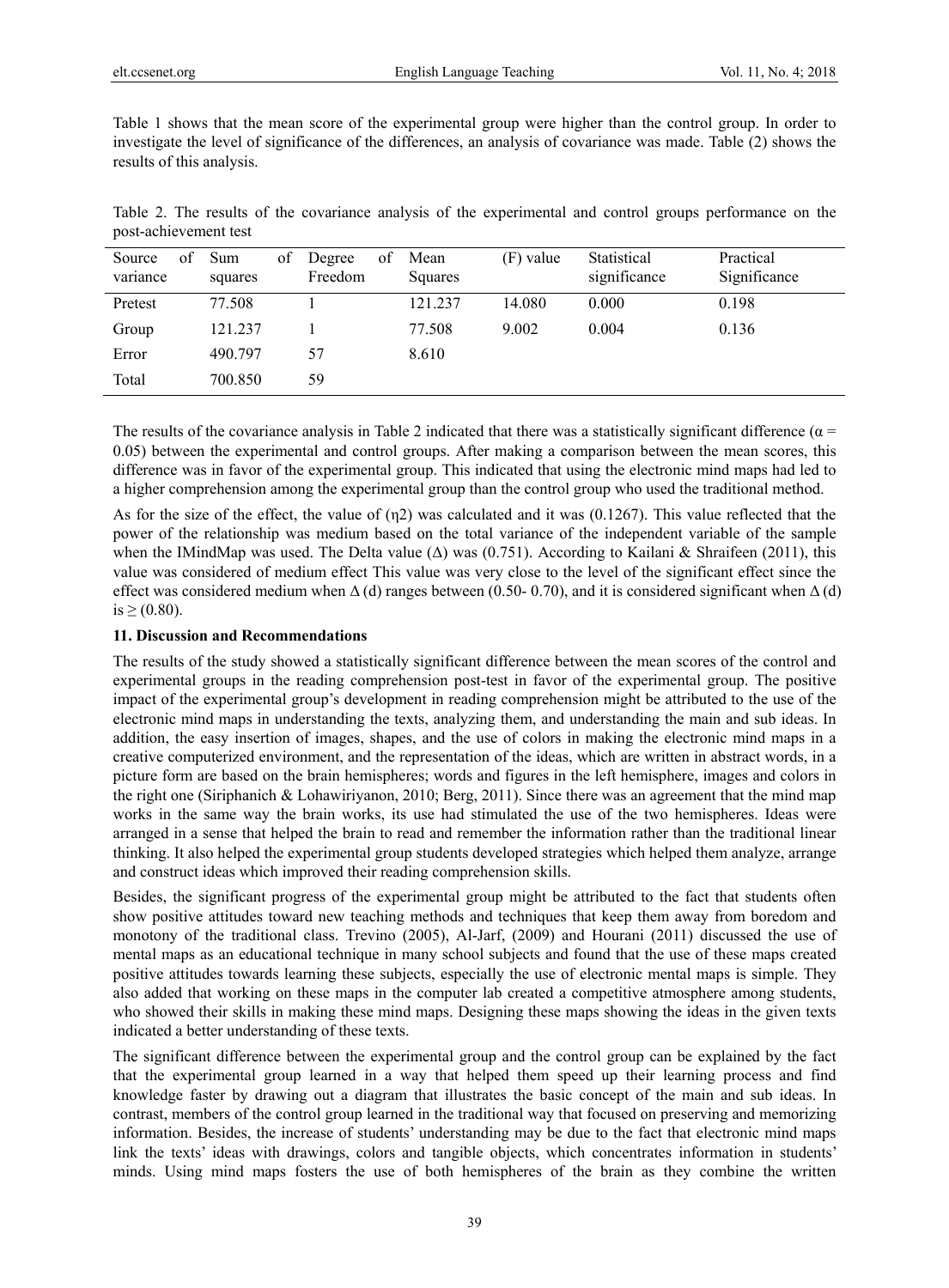information with drawings and symbols. In addition, the use of mind maps is consistent with the constructivist theory which describes knowledge as an activity that is constructed by the learner.

The results of this study were consistent with the findings of Ralston and Cook (2007), whose study aimed to find out the impact of IMindMap in the organizing students' ideas and the way they are displayed. Their study showed that IMindMaps increased students' concentration in organizing ideas and displaying information clearly and attractively. The results of this study were also consistent with the results of Al-Jarf, (2009) and Zhou (2016) which showed that the use of the IMindMaps provided a successful way to develop the students' ability to generate and organize the ideas which they use in their writings and it also developed their positive attitudes toward the program itself.

The results of the study were also in line with the results of Peng's study (2011) which showed an increase in the experimental group's achievement in reading comprehension due to the use of mental maps that were connected to e-books, which stimulated students' motivation. In addition, the study findings were consistent with the results of the Moi and Lian (2007) who proved that students were able to retrieve answers effectively from the mental map, understand reading texts better and recall information and thus understand texts better and faster.

Other studies such as Siriphanich and Lohawiryanan, (2010) were also in line with the results of this study. Their study revealed the use of the mental mapping technique has caused a positive effect on the students' reading comprehension and they suggested to use this technique in teaching reading texts to increase students' level of comprehension. The results of this study showed an increase in the mean scores of the experimental group due to the use of electronic mental maps. This increase might be due to the fact that the mental maps are efficient in strengthening memory and increasing students' ability to easily retrieve information, facts and ideas by translating texts into comprehensible visual forms. They also helped students distinguish important information, connections among pieces of information, and shape students' cognitive structure (Tucker, Armstrong, & Massad, 2010).

The medium effect size of using the electronic mind maps by the students of the experimental group may be attributed to the fact that the computer has allowed students to work on mental maps simultaneously. This enabled them to share their experiences, and enhanced their imaginative skills which enriched the maps they prepared. This is consistent with the findings of Goodnough and Woods' (2002). They showed that the mind mapping technology provided students with the opportunity to be creative in the making these maps. They used the color options, symbols, images and keywords in their designs. The experimental group has also dealt with the mental mapping technique as a means of learning through playing; it was an encouraging and fun way to learn.

In general, and based on the findings of this study and the findings of most of the reviewed studies, mind maps have proven their effectiveness in activating memory, raising the level of understanding of reading texts, and increasing their efficiency in organizing ideas and presenting them to others. Mind maps also increased students' self-confidence about their learning as they could depend on the information which they could retrieve from the brain in a fast and organized way, and thus rephrase, rearrange this information in a manner that shows their understanding (Chen & Chang, 2010; Kim & Kim, 2012).

#### *11.1 Recommendations*

In the light of the findings of the study, the following recommendations were made:

1) Conducting workshops on how to prepare and apply the electronic mind mapping technique and urge teachers of English to attend these workshops and train them how to use it in teaching of English language skills at different levels.

2) Conducting further studies that investigate the impact of electronic mind maps on other English language skills.

#### **Acknowledgement**

The researcher expresses his deepest thanks and gratitude to the Deanship of Scientific Research and the Research Center at the Faculty of Arts (King Saud University, Saudi Arabia) for funding this research.

#### **References**

- Al-Jamal, D., Al-Hawamleh, M., & Al-Jamal, G., (2013). An Assessment of Reading Comprehension Practice in Jordan. *Jordan Journal of Educational Sciences, 9*(3), 335-344.
- Al-Jarf, R. (2009). Enhancing Freshman Students' Writing Skills with a Mind Mapping software. Paper presented at the 5th International Scientific Conference, eLearning and Software for Education (9-10 April 2009). Bucharest.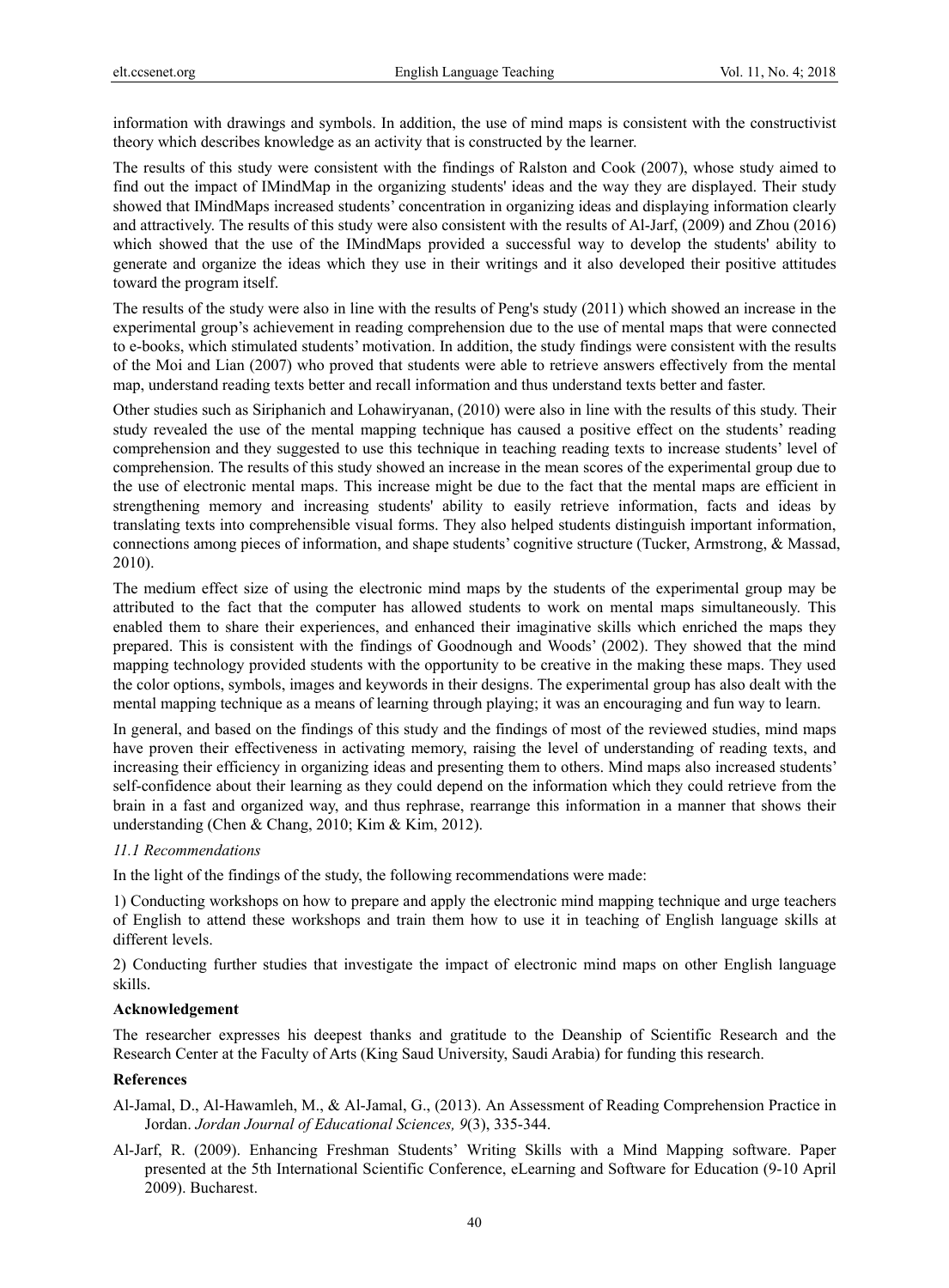- Al Kailani, A., & Shraifeen, N. (2011). Madkhal ila Albahth fi Eluloom Al Tarbawia Walijtimaia: Assasiatoh Wamanahijoh Watasameemoh Wasaleeboh Al Ihsaiah, Dar Al Masirah, Amman, Jordan.
- Alshourafa, A. (2012). The effect of motivation on Jordanian 10th grade students' writing skills in English. E*uropean Scientific Journal, 8*(22), 235-247.
- Al Tal, S. (1992). Athar El Surah Al Qiraiya Wa Mustawa El Maqroiya Wal Jins fi Elisteaab ElQirai' Li Talbat El Saf El Thamin. *Abhath El Yarmuk, Silsilat Al Ulum El Insania, 8*(4), 9-44.
- Al Zghoul, E. (2015). *Mabade' Elm El Nafs El Tarbawi, V*(6), Dar El Masira Lilnasher Waltawzee', Amman, Jordan.
- Ausubel, D. (1968). *Educational psychology: a cognitive view*. New York: Rinehart and Winston. https://doi.org/10.1080/00461526809528961
- Benavides, S., Rivera, F., & Rubio, M., (2010). Improving reading comprehension skills by using mind -mapping software with students of bachelor's degree in English attending reading and writing in English II course. (Master thesis) Universidad de Oriente UNIVO. San Miguel, El Salvador.
- Berg, H. (2011). How to use mind-mapping to improve reading comprehension. Retrieved August 2, 2017, from Mapping-to-Improve-Reading- Comprehension & id=5761817.
- Bidarra, J., Guimarães, N., & Kommers, P. A. M. (2000). *Handling hypermedia complexity: Fractal hyperscapes and mind-mapping*. Paper presented at the eighth ACM Multimedia Conference, Los Angeles.
- Burns P., & Roe. B. (2002). *Informal reading inventory*. Boston: Houghton Mifflin.
- Buzan, T., & Buzan, B. (1996). *The mind mapping book: How to use Radiant Thinking to maximize your brain's untapped potential*. London: BBC.
- Buzan, T. (2006). *Mind Maps for Kids: An Introduction*. Harper Thorsons, Hammersmith, London.
- Casco, M. (2009). *The Use of "Mind Maps" in the Teaching of Foreign Languages*. XXXV FAAPI Conference Proceedings. Bahía Blanca.
- Christodoulou, K. (2010). *Collaborative on-line concept mapping*. (Master's thesis). University of Manchester. UK.
- Dara, C. (2010). Hand Drawing Vs. Using Software Mind Mapping. Retrieved July 21, 2017 from, http://www.isoftwarereviews.com/hand-drawingvs- using-software-mind-mapping
- Durkin, A., & Dolores. (1995). *Teaching them to Read*. New York: Allyn Bacon Company.
- Ellozy A., & Mostafa, H. (2010). Making learning visible: using e-maps to enhance critical reading skills. *MERLOT Journal of Online Learning and Teaching, 6*(3) 634-46.
- Farrand, S., Hussain, F. & Hennessy, E. (2002). The efficacy of the mind map study technique. *Journal of Medical Educational, 36*(5), 426-431. https://doi.org/10.1046/j.1365-2923.2002.01205.x
- Gómez, M., & King, G. (2014). Using mind mapping as a method to help ESL/EFL students connect vocabulary and concepts in different contexts. TRILOGÍA. *Ciencia, Tecnologíay Sociedad, 10*, 69-85.
- Goodnough, K., & Woods, R. (2002). *Student and teacher perceptions of mind-mapping*. The Annual Meeting of American Educational Research Association. (1st to 5th April 2002), New Orleans.
- Grellet, F. (1995). *Developing reading skills: A practical guide to reading comprehension exercises*. London: CUP.
- Guthrie, J., & Klauda, S.L. (2014). Effects of classroom practices on reading comprehension, engagement, and motivations for adolescents. *Reading Research Quarterly, 49*(4), 387-416. https://doi.org/10.1002/rrq.81
- Hofland, C. (2007). *Mind-mapping in the EFL classroom*. Fontys Hogescholen: Fontys Teacher Training College Sittard.
- Holzman, S. (2004). *Thinking maps: Strategy-based learning for English language learner*. Annual Administrator Conference 13th Closing the Achievement Gap for Education Learner Student, Sonoma County Office of Education, California Department of Education.
- Hourani, H. (2011). Athar Istikhdam Al-Khara'et Al-Thihniyyah fi Tahseel Talabat Al-saff Al-tase' fi maddat Al-Uloum wa fi Etijahatihim nahwa al-uloum fi Al-madares Al-hokoumiyyah fi Madinat Qalqeelyah, Nablus. Al-Najah National University.